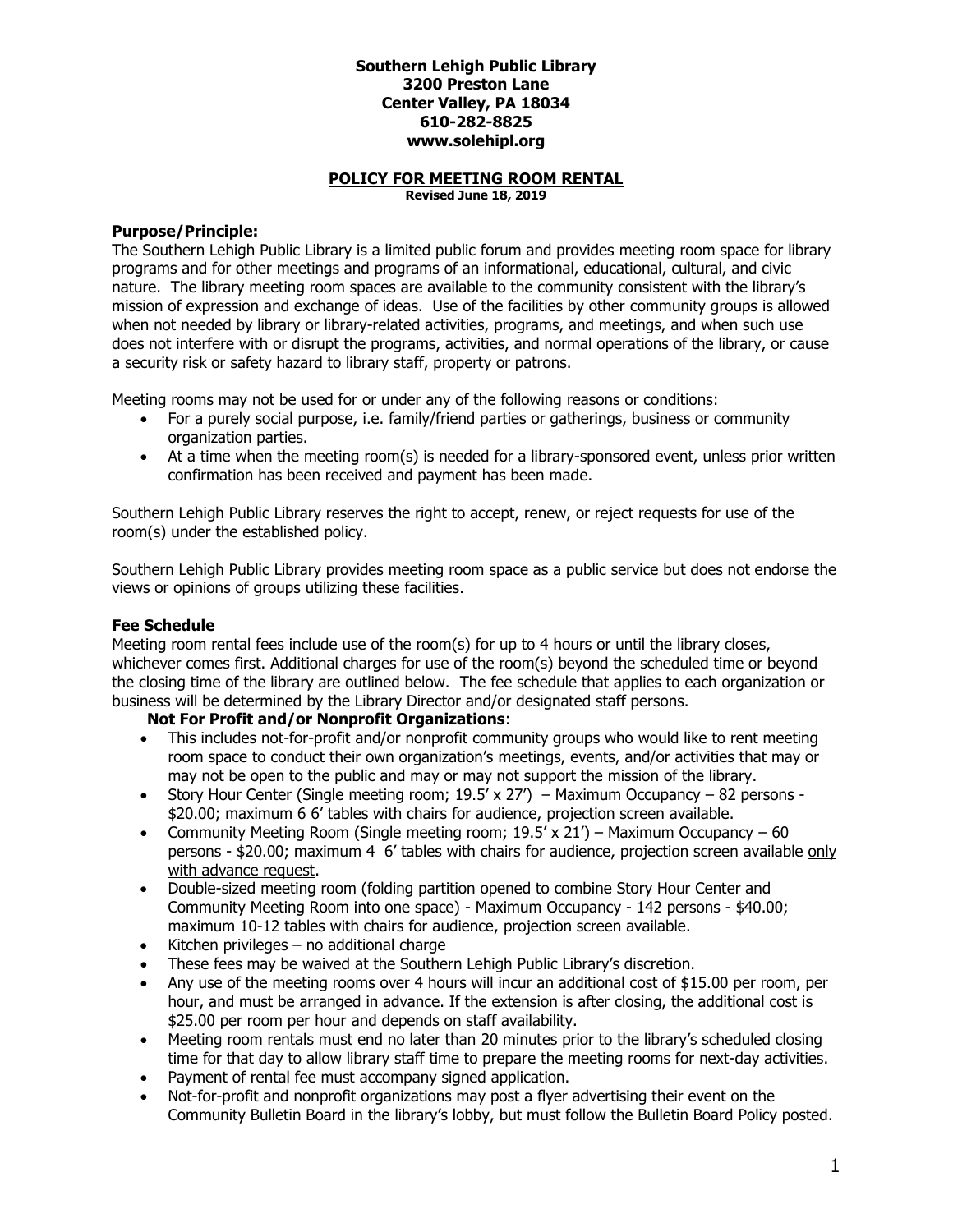The library is not responsible for registering participants for the scheduled event(s) and will not accept any participation fees that may be associated. That is the responsibility of the sponsoring organization.

# **Community Groups, Nonprofit Businesses or For Profit Businesses Providing Educational Classes:**

- This includes community groups, nonprofit businesses, or for profit businesses who would like to rent meeting room space for the purpose of providing a series of three (3) or more educational classes within a 90 day period that support the mission of the library and are open to the general public. It is understood that the community group or small business may choose to charge a fee to the public for attendance at the classes.
- Story Hour Center (Single meeting room;  $19.5' \times 27'$ ) Maximum Occupancy 82 persons -\$30.00; maximum 6 6' tables with chairs for audience, projection screen available.
- Community Meeting Room (Single meeting room;  $19.5' \times 21'$ ) Maximum Occupancy 60 persons - \$30.00; maximum 4 6' tables with chairs for audience, projection screen available only with advance request.
- Double-sized meeting room (folding partition opened to combine Story Hour Center and Community Meeting Room into one space) - Maximum Occupancy - 142 persons - \$60.00; maximum 10-12 tables with chairs for audience, projection screen available.
- Kitchen privileges no additional charge
- These fees may be waived at the Southern Lehigh Public Library's discretion.
- Any use of the meeting rooms over 4 hours will incur an additional cost of \$15.00 per room, per hour, and must be arranged in advance. If the extension is after closing, the additional cost is \$25.00 per room per hour and depends on staff availability.
- Meeting room rentals must end no later than 20 minutes prior to the library's scheduled closing time for that day to allow library staff time to prepare the meeting rooms for next-day activities.
- Payment of rental fee and proof of insurance (if applicable) must accompany signed application.
- Community groups, nonprofit businesses or for profit businesses offering educational classes may post a flyer advertising their classes on the Community Bulletin Board in the library's lobby, but must follow the Bulletin Board Policy posted.
- The library is not responsible for registering participants for the scheduled event(s) and will not accept any participation fees that may be associated. That is the responsibility of the sponsoring organization or business.

# **Other Community Groups, Nonprofit Businesses or For Profit Businesses:**

- This includes community groups, nonprofit businesses or for profit businesses who would like to rent meeting room space to conduct their own organization's meetings, events, and/or activities that may or may not be open to the public and may or may not support the mission of the library.
- Story Hour Center (Single meeting room;  $19.5' \times 27'$ ) Maximum Occupancy 82 persons -\$70.00; maximum 6 6' tables with chairs for audience, projection screen available.
- Community Meeting Room (Single meeting room;  $19.5' \times 21'$ ) Maximum Occupancy 60 persons - \$70.00; maximum 4 6' tables with chairs for audience, projection screen available only with advance request.
- Double-sized meeting room (folding partition opened to combine Story Hour Center and Community Meeting Room into one space) - Maximum Occupancy - 142 persons - \$140.00; maximum 10-12 tables with chairs for audience, projection screen available.
- $\bullet$  Kitchen privileges an additional \$15.00
- These fees may be waived at the Southern Lehigh Public Library's discretion.
- Any use of the meeting rooms over 4 hours will incur an additional cost of \$15.00 per room, per hour, and must be arranged in advance. If the extension is after closing, the additional cost is \$25.00 per room per hour and depends on staff availability.
- Meeting room rentals must end no later than 20 minutes prior to the library's scheduled closing time for that day to allow library staff time to prepare the meeting rooms for next-day activities.
- Payment of rental fee and proof of insurance (if applicable) must accompany signed application.
- Nonprofit and for profit businesses may post a 3"x5" flyer advertising their event and/or business on the Business Bulletin Board in the library's lobby and must follow the Bulletin Board Policy posted.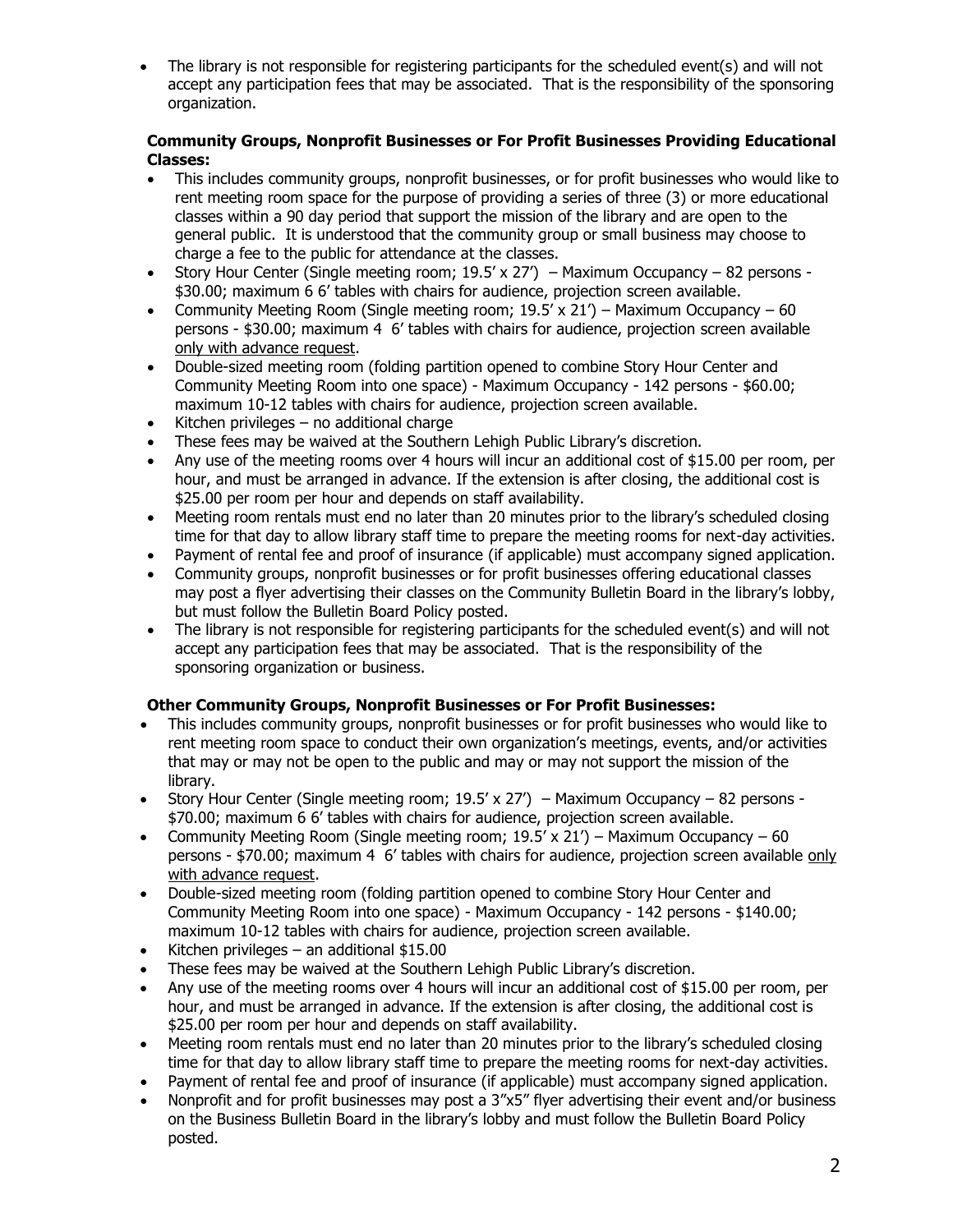The library is not responsible for registering participants for the scheduled event(s) and will not accept any participation fees that may be associated. That is the responsibility of the sponsoring organization or business.

# **Regulations for use of meeting rooms**

The following statements apply to all organizations or businesses who rent meeting room space.

- Smoking, controlled substances or gambling is not permitted.
- Alcoholic beverages are prohibited except for library sponsored functions with approval of the Board of Directors.
- The library staff will provide and/or set-up necessary equipment, including chairs, tables, CD player, wireless Internet connection, white board and markers, easel, podium, tarp, projection equipment. Please provide information regarding equipment needs and room configuration on the Meeting Room Reservation form. Equipment fees (as listed) will apply.
- To prevent damage to meeting room flooring or equipment, renting organizations/businesses may not move the furniture or change the configuration without assistance from the library staff. Renting organizations/businesses are responsible for any damage sustained to the flooring, walls, or equipment and will be charged full repair or replacement fees.
- The meeting rooms/kitchen must be left in a clean and orderly condition. Waste should be placed in the proper receptacles. The group using the room(s) is responsible for clean-up and must leave the room(s) in exactly the way that they found them. The library reserves the right to charge a fee if facilities must be cleaned. No custodial service is available.
- The library staff is NOT at the disposal of the group. It is the responsibility of the applicant and/or the group to provide any necessary equipment if it is not available in the meeting rooms.
- No storage of the organization's items is available before or after the meeting, except at the discretion of the Library Director.
- To promote accessibility of the public meeting rooms for library events as well as to a wide variety of community groups, the library may limit meetings for any and/or all groups.
- Nothing may be attached to the walls, ceiling, floor, furniture, or accordion sliding room divider.
- Meetings may not extend beyond the library's closing time and must end no later than 20 minutes prior to the library's scheduled closing time for that day. Special arrangements can be made for groups to use the library's meeting rooms during hours that the library is closed with 14 day's notice if staff is available. The additional staffing cost is \$25.00 per hour per staff person with a minimum of two staff persons required.
- Lighted candles or flames, because of fire hazard, are not to be used within the meeting rooms with the exception of Sterno used by caterers.
- All equipment belonging to the group must be removed immediately at the conclusion of the program or event.
- In the event that the library closes due to an emergency or inclement weather, use of the meeting room(s) is automatically cancelled and the rental fees will be reimbursed. The renting organization's contact person will be notified by the library. It is the responsibility of the organization to notify attendees of the cancellation.
- If the renting organization cancels its event or meeting, they must notify the library 48 hours in advance in order to receive reimbursement of rental fees.
- The library reserves the right to cancel any function due to natural disaster, power failure, weather or other unforeseen circumstances. The Library will not be held responsible for any cost(s) incurred as a result of such cancellations.
- Failure to comply with this policy may result in denial of future use of the library meeting rooms, financial liability for damages, and/or removal from the meeting room.
- Meeting room attendees may not leave children unattended in the library.
- Group leader must be familiar with emergency rules.
- The fact that a group is permitted to meet in the library's public meeting rooms does not in any way constitute an endorsement of the group's policies or beliefs. The Southern Lehigh Public Library reserves the right to require that any public advertising of meeting(s) include the following statement: "The views of this program are not necessarily endorsed by SLPL." The library's phone and/or fax #s and e-mail address are not to be included in any publicity that advertises the meeting unless the program is co-sponsored by the library.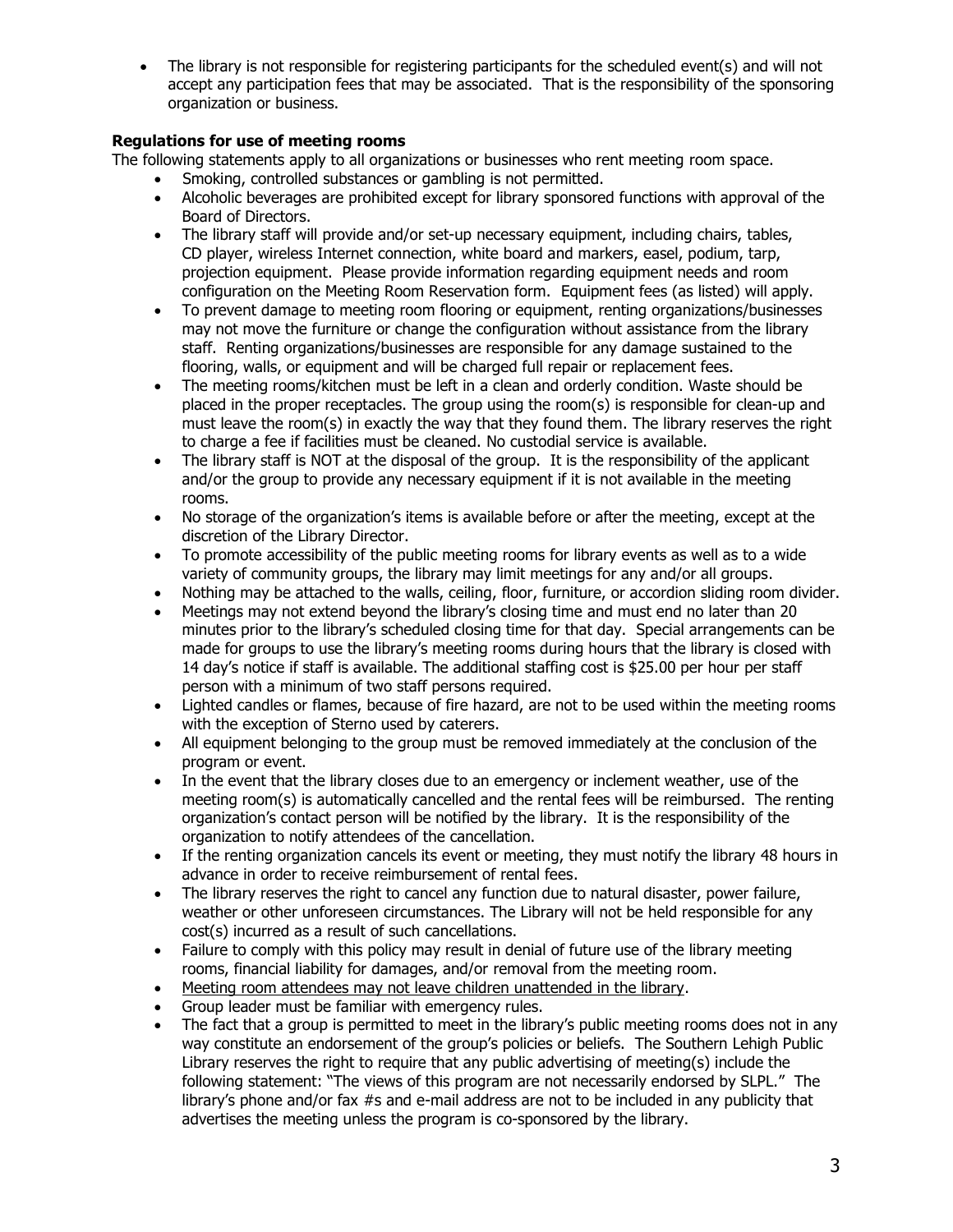## **Application and Insurance:**

The following statements apply to all organizations or businesses who rent meeting room space.

- A signed Meeting Room Reservation Form needs to be completed and submitted no later than 7 days in advance of the meeting. Reservations cannot be guaranteed if forms arrive later than 7 days in advance.
- The application form must be signed by an authorized representative of the group who shall attend the meeting and be responsible for the conduct of the meeting attendees and for any damages.
- Each application will be reviewed and the contact person will receive confirmation. The meeting rooms will not be considered scheduled until confirmation is sent.
- Nonprofit community organizations registered as 501c3 organizations are exempt from insurance requirements. Both for profit and nonprofit businesses must furnish adequate insurance for bodily injury and property damage. Insurance certificate must indicate that Southern Lehigh Public Library is named as additional insured on the policy and include a hold harmless agreement from presenter. No exceptions will be made. The certificate of insurance should display limits of at least \$500,000 each occurrence, \$1,000,000 aggregate, and list Southern Lehigh Public Library, its board members, employees, and volunteers as additional insureds.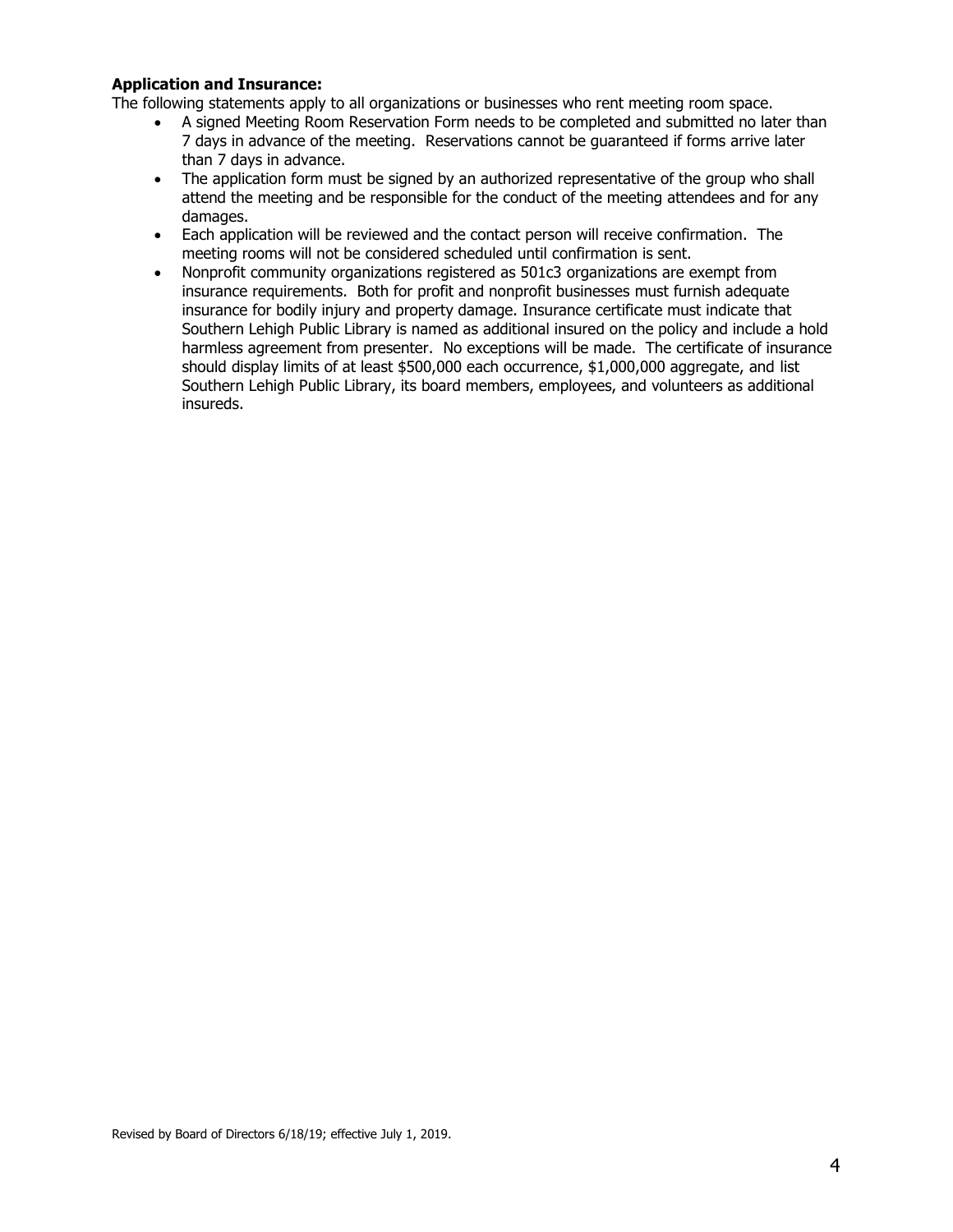## **STAFF USE ONLY**

### **Southern Lehigh Public Library 3200 Preston Lane Center Valley PA 18034 610-282-8825 [www.solehipl.org](http://www.solehipl.org/)**

# **RECEIPT FOR MEETING ROOM RENTAL**

| Fee Collected:                      |                                                                                                                                                                                                                                      |
|-------------------------------------|--------------------------------------------------------------------------------------------------------------------------------------------------------------------------------------------------------------------------------------|
| Cash Amount: _____________________  |                                                                                                                                                                                                                                      |
|                                     |                                                                                                                                                                                                                                      |
| Fee N/A:___________________________ |                                                                                                                                                                                                                                      |
| Certificate of Insurance:           |                                                                                                                                                                                                                                      |
| Yes, attached: ________ N/A:______  |                                                                                                                                                                                                                                      |
|                                     | Date: <u>Date: Exploration of the State of the State of the State of the State of the State of the State of the State of the State of the State of the State of the State of the State of the State of the State of the State of</u> |

Notes:

- Meeting room rentals must end no later than 20 minutes prior to the library's scheduled closing time for that day to allow library staff time to prepare the meeting rooms for next-day activities.
- To prevent damage to meeting room flooring or equipment, renting organizations/businesses may not move the furniture or change the configuration without assistance from the library staff. Renting organizations/businesses are responsible for any damage sustained to the flooring, walls, or equipment and will be charged full repair or replacement fees.